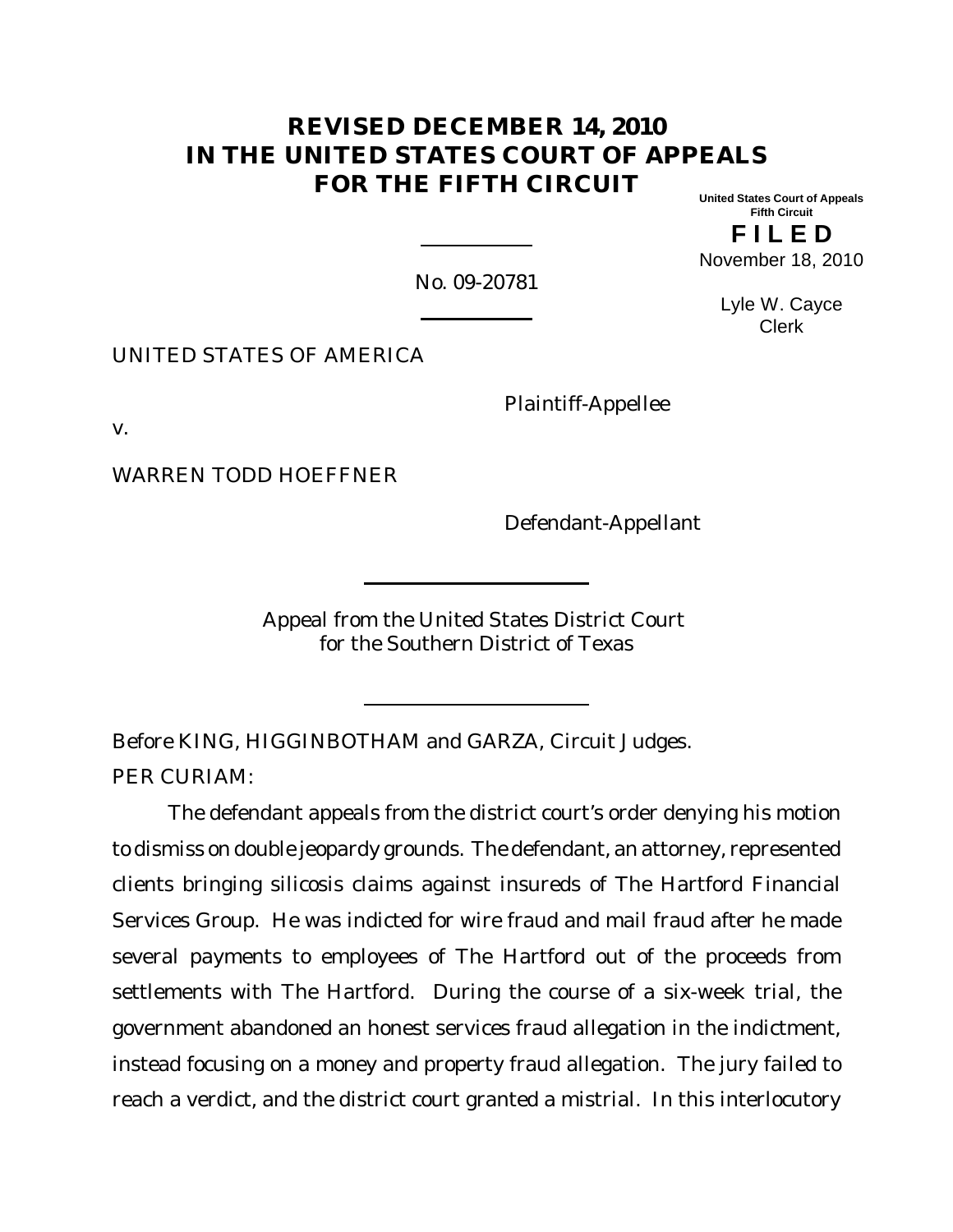appeal, we consider whether the government's abandonment of the honest services fraud theory precludes retrial on the money and property fraud theory. For the following reasons, we hold that retrial is not precluded on the money and property fraud theory.

## **I. FACTUAL AND PROCEDURAL BACKGROUND**

## **A. Factual Background**

Warren Todd Hoeffner, an attorney, represented over 900 individuals who brought silicosis and other silica-related claims against manufacturers and sellers of silica-containing products and related protective equipment. Among the insurers of these companies was The Hartford Financial Services Group ("The Hartford"). Rachel Marie Rossow was a claims supervisor working for one of The Hartford's subsidiaries and was responsible for settling claims and recommending appropriate settlement amounts for claims against The Hartford. John Prestage was a claims handler, and his supervisor was Rossow. Both Rossow and Prestage worked on the silica claims Hoeffner brought against The Hartford's insureds.

In 2002, Hoeffner began contacting the insurers for the silicosis defendants, including The Hartford, and offering to settle his clients' claims. In the following months, Hoeffner successfully settled his clients' claims with most of the defendants and received nearly \$56 million in settlement payments, \$34 million of which came from The Hartford. Hoeffner received a contingency fee of 40% of the settlement amounts.

During the settlement discussions, Hoeffner met with Rossow and Prestage several times. He funded trips for Rossow and Prestage to Laguna Beach, California, New York City, and Palm Beach, Florida. Also, unbeknownst to The Hartford, Hoeffner paid Rossow approximately \$2.6 million and Prestage approximately \$760,000 out of the funds that he received from the settlements with The Hartford. Among the payments that Hoeffner made to Rossow and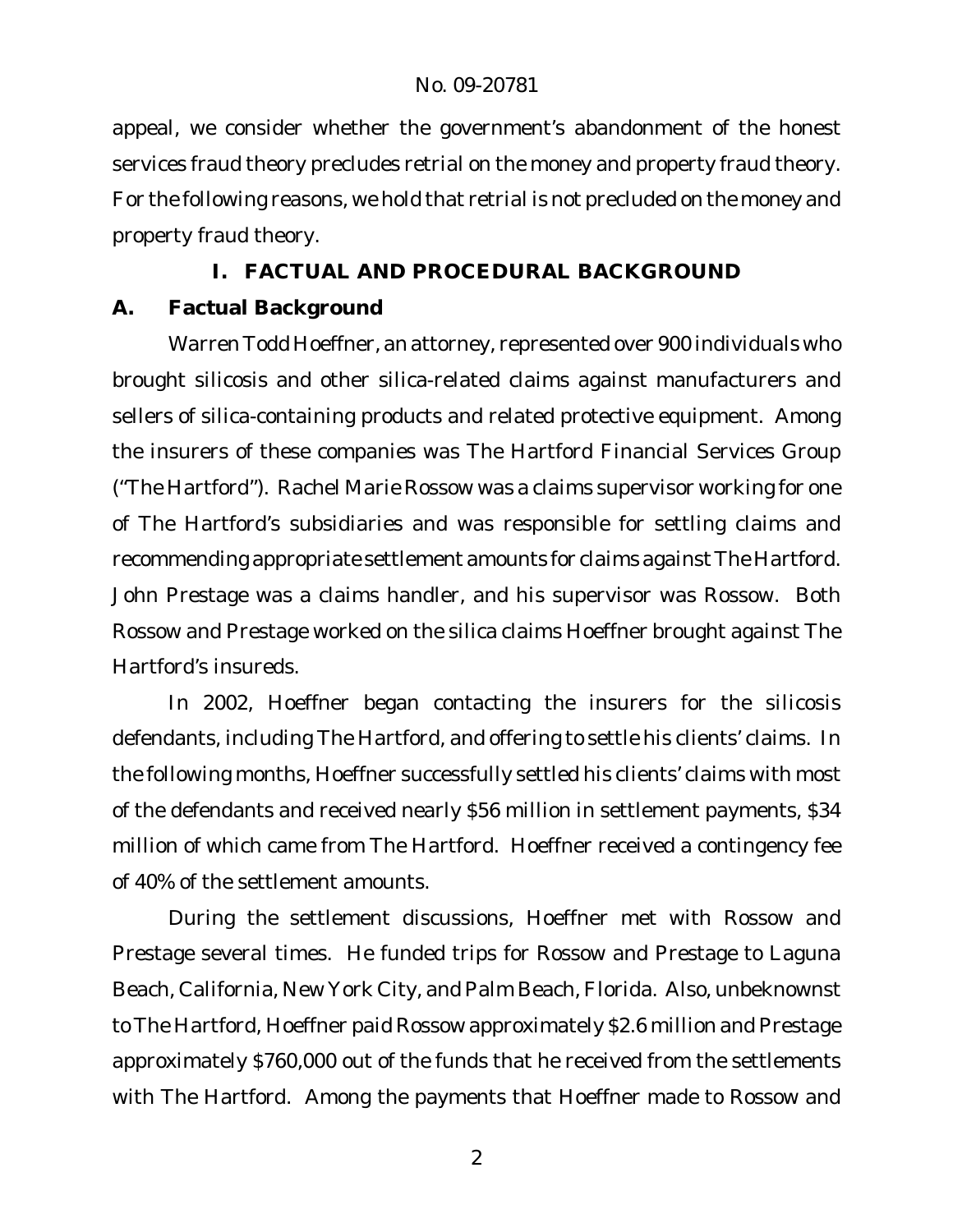Prestage were several checks drawn from Hoeffner's IOLTA trust account which were mailed to Rossow and Prestage, a wire transfer from Hoeffner's IOLTA trust account to an account owned by Rossow, and a wire transfer to New Country Motors in Hartford, Connecticut for the purchase of two BMW automobiles, one each for Rossow and Prestage.

**B. The Indictment**

In a superceding indictment dated March 8, 2008,<sup>1</sup> Hoeffner, Rossow, and Prestage were charged with one count of conspiracy to commit mail and wire fraud, one count of conspiracy to commit money laundering, two counts of wire fraud, five counts of mail fraud, and six counts of money laundering. $2$ 

The conspiracy to commit wire and mail fraud count alleged that the defendants did "knowingly devise and intend to devise a scheme and artifice to defraud and to obtain money and property by means of false and fraudulent pretenses, representations and promises . . . ." The indictment also alleged the "manner and means" of the conspiracy, alleging "[i]t was part of the conspiracy that":

17. Defendant Hoeffner would and did make payments to defendants Rossow and Prestage, through bribes and kickbacks, for recommending that subsidiaries of The Hartford pay certain amounts to settle the claims of his clients against The Hartford, its subsidiaries and its Insureds.

18. Defendants Hoeffner, Rossow and Prestage would and did falsely promise, pretend and represent to subsidiaries of The Hartford . . . that the settlement amounts of the claims against The Hartford . . . were appropriate amounts to settle the claims and in the best interests of The Hartford . . . , well knowing that the defendants intended that some of that money (the "Settlement

 $1$  The original indictment was filed on June 25, 2007. The superseding indictment is substantially similar to the original indictment except that it adds an additional count of money laundering. All references to the indictment refer to the superseding indictment.

<sup>2</sup> *See* 18 U.S.C. § 371 (conspiracy); 18 U.S.C. § 1343 (wire fraud); 18 U.S.C. § 1341 (mail fraud); 18 U.S.C. § 1957 (money laundering).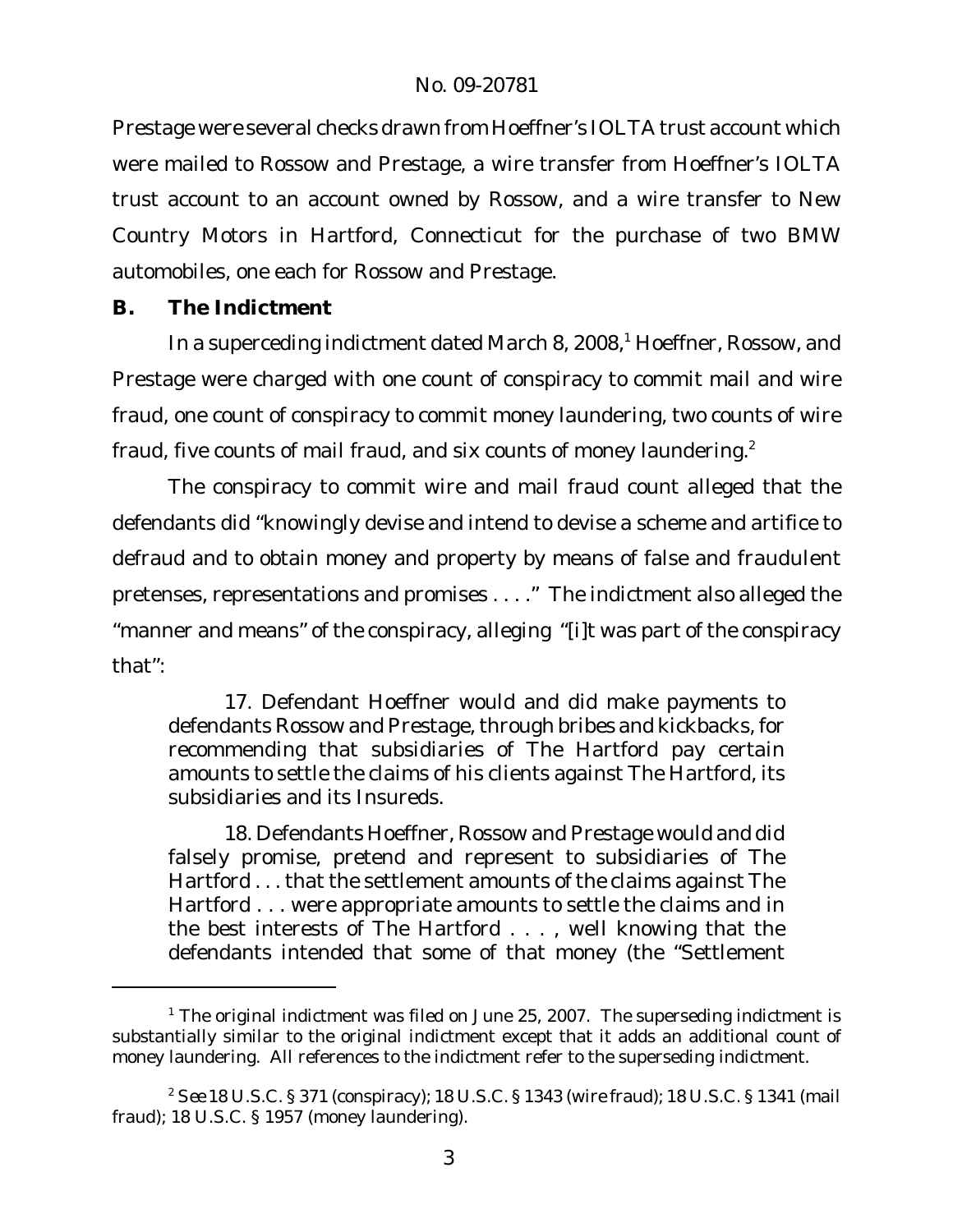Funds") would instead be funneled by and through Hoeffner to Rossow and Prestage.

19. Defendants would and did cause subsidiaries of The Hartford to pay more than \$34,000,000.00 in Settlement Funds, knowing that more than \$3,000,000.00 of those funds would be used to pay bribes and kickbacks to Rossow and Prestage.

The indictment then alleged various wires and mailings as part of the

execution of the scheme. In each of the substantive wire and mail fraud counts,

the indictment alleged, under the heading "The Scheme and Artifice to Defraud,"

the defendants . . . did knowingly devise and intend to devise a scheme and artifice to defraud The Hartford and its subsidiaries . . . of their right to the honest services of Prestage and Rossow, and to obtain money and property from The Hartford and its subsidiaries . . . by means of false and fraudulent pretenses, representations and promises, . . . including the concealment of material facts.

The substantive counts each contained a "manner and means" section with allegations identical to those in Paragraphs 17, 18, and 19 of the conspiracy count.

**C. The Trial**

The district court severed the proceedings against Hoeffner from those against Rossow and Prestage, and Hoeffner was tried before a jury from August 20, 2009 through October 2, 2009. In support of the honest services fraud allegation, the government initially presented evidence that Hoeffner had made payments to Rossow and Prestage from the settlement funds in the form of bribes and kickbacks.<sup>3</sup> In support of the money and property fraud allegation, the government presented evidence that The Hartford would not have engaged

<sup>&</sup>lt;sup>3</sup> We note that the defendant and the government seemed to have conflicting ideas of what, exactly, Hoeffner may have been bribing Rossow and Prestage to do. The defendant took the position that the indictment alleged that the bribes were given to Rossow and Prestage in exchange for their recommending inflated or overvalued settlement amounts. The government, on the other hand, initially presented evidence that Hoeffner bribed Rossow and Prestage to expedite the settlement approval process because he was concerned about possible impending tort reforms that would make settlement more unlikely.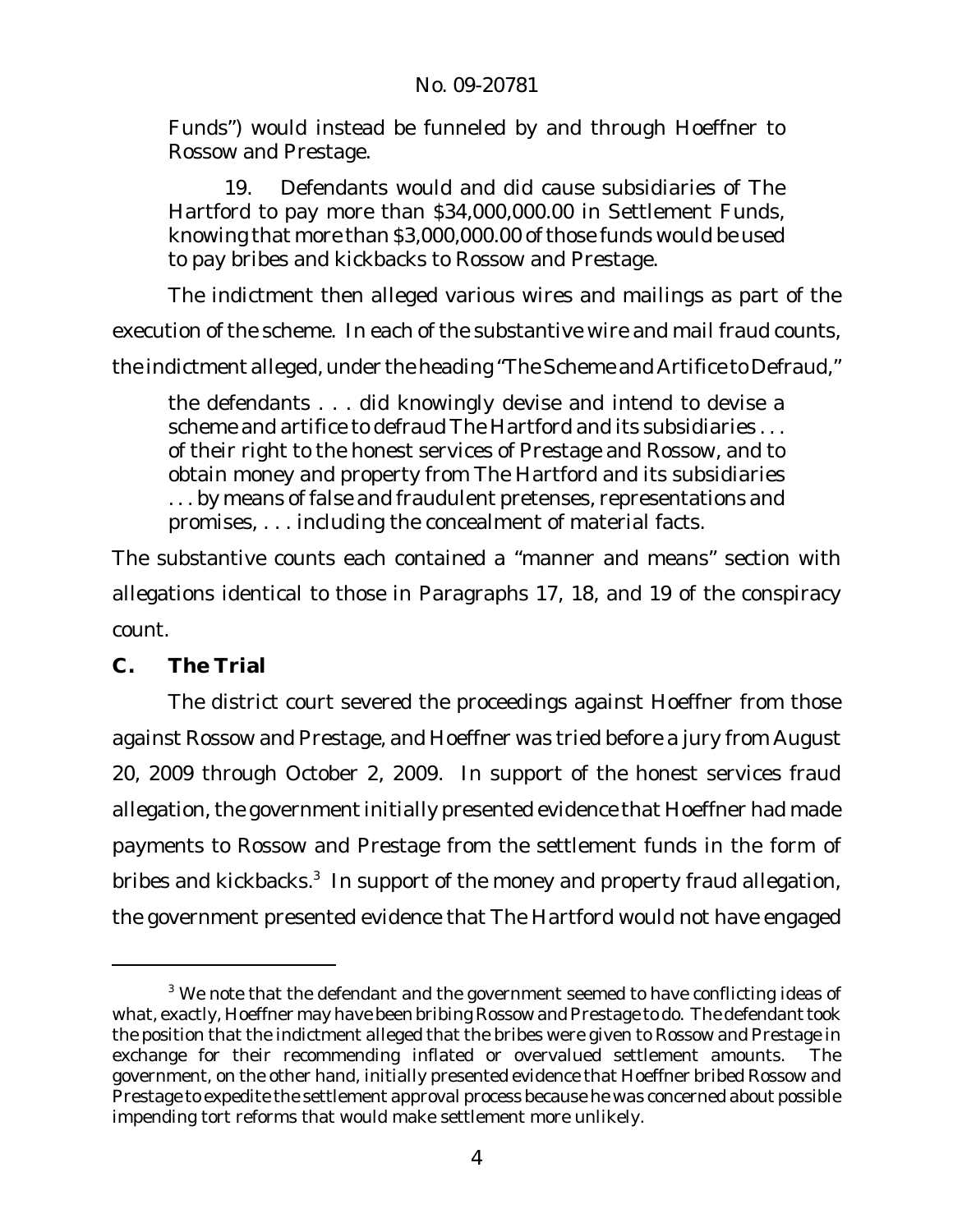in settlement discussions with Hoeffner had it known that its employees were going to receive a portion of the settlements.

Hoeffner conceded at trial that he made the payments to Rossow and Prestage, but he offered several theories of defense. He offered evidence that the settlement amounts were fair—i.e., the settlement amounts were notinflated or overvalued, so Hoeffner could not have bribed Rossow and Prestage because he had not received any gain in return. In relation to that theory, Hoeffner presented evidence that Rossow and Prestage were too low in The Hartford hierarchy to exert any influence over the settlement amounts. Hoeffner also testified that he had been extorted into making the payments when Rossow and Prestage threatened to stall the settlement approvals indefinitely.<sup>4</sup>

As the trial progressed, the government retreated from its theory that Hoeffner committed honest services fraud by paying bribes and kickbacks to Rossow and Prestage. Instead, the government took the position that the mere fact of the concealed payments to employees of The Hartford constituted a scheme to obtain money and property from The Hartford. The government also renounced the honest services fraud allegation during closing argument, asking the jury to focus instead on the money and property fraud allegation in the indictment.

During the jury charge conference, the government informed the district court that it wished to withdraw the honest services fraud theory from the jury's consideration completely.<sup>5</sup> As a result, the district court, over the defendant's objection, removed all references to honest services fraud, as well as bribes and

 $4$  As part of this defense, Hoeffner presented evidence that Rossow was having an affair with David Cain, a high-level executive at The Hartford, and Hoeffner testified that he believed the extortion was done at Cain's direction or at least with his approval.

<sup>&</sup>lt;sup>5</sup> The government attempted to redact all references to bribes and kickbacks and honest services fraud from the indictment. The defendant objected to the redactions, and the district court sent the unaltered indictment to the jury.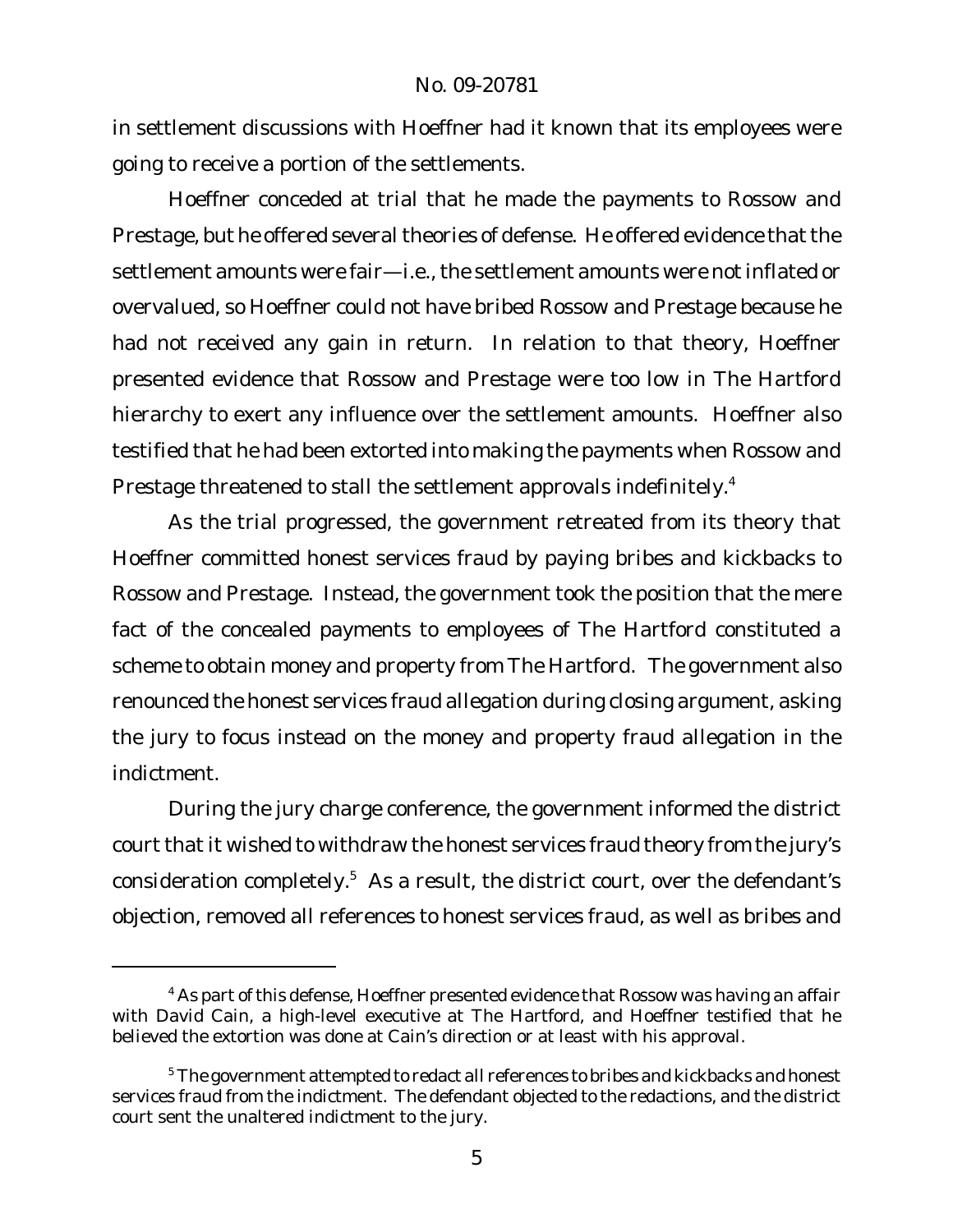kickbacks, from the jury instructions for the substantive fraud counts, $^6$  though the instruction for the conspiracy count still contained a reference to bribes and kickbacks<sup>7</sup>

After three days of deliberation, the jury informed the district court that it was unable to reach a unanimous verdict. The district court then granted the defendant's request for a mistrial. Following the mistrial, the government immediately sought to retry the defendant on the same indictment. On October 19, 2009, the defendant filed a motion to dismiss the indictment on double jeopardy grounds. The defendant argued below, as he does here, that the government abandoned the entire indictment when it abandoned the honest

A "scheme to defraud" includes any scheme to deprive another of money or property by false and fraudulent pretenses, representations or promises.

 $6$  The judge instructed the jury as follows with regard to the substantive wire and mail fraud counts:

For you to find the defendant guilty of this crime, you must be convinced that the government has proved each of the following beyond a reasonable doubt:

First: That the defendant knowingly created a scheme and artifice to obtain money and property from The Hartford and its subsidiaries, by means of false and fraudulent pretenses, representations and promises, including the concealment of material facts by falsely promising, pretending and representing that the settlement amounts of the claims against The Hartford, its subsidiaries and its insureds were appropriate amounts to settle the claims in the best interest of The Hartford, its subsidiaries and its insureds, well knowing that the defendant and Rachel Rossow and John Prestage intended that some of the settlement money would instead be funneled through the defendant to Rossow and Prestage.

<sup>. . .</sup> 

<sup>&</sup>lt;sup>7</sup> The instruction for the conspiracy count was substantially the same as the instruction for the substantive fraud counts, except that it required the jury to find that the defendant engaged in a "scheme and artifice to defraud The Hartford and its subsidiaries by paying bribes and kickbacks to Rachel Rossow and John Prestage . . . for their recommending that The Hartford pay settlement amounts *or* to obtain money and property from The Hartford . . ." (emphasis added).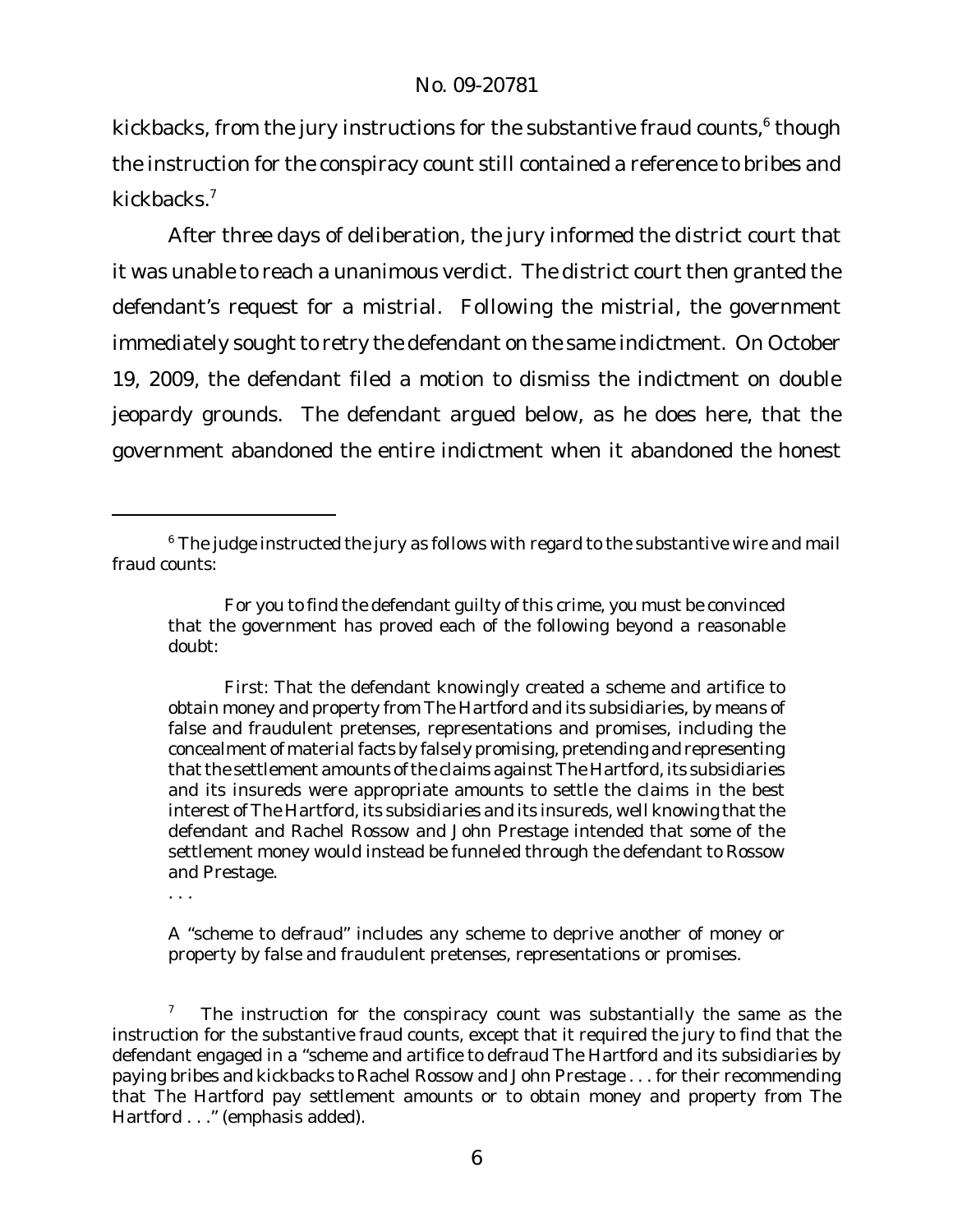services fraud theory at trial. This abandonment, according to the defendant, had the effect of a dismissal and precludes retrial on the money and property fraud theory.

On November 18, 2009, before the district court ruled on the defendant's motion to dismiss, the government obtained a second superseding indictment, which contained no reference to the honest services fraud theory or to bribes and kickbacks. On November 19, 2009, the district court denied, without explanation, the defendant's motion to dismiss. The defendant filed his notice of appeal the next day.

### **II. DISCUSSION**

## **A. Standard of Review**

We review de novo the district court's order denying the defendant's motion to dismiss the indictment on double jeopardy grounds, but we accept as true the district court's underlying factual findings unless clearly erroneous. *United States v. Mauskar*, 557 F.3d 219, 227 (5th Cir. 2009) (quoting *United States v. Gonzalez*, 76 F.3d 1339, 1342 (5th Cir. 1996)). In this interlocutory appeal, we are concerned only with the defendant's claim of double jeopardy, and we do not address the sufficiency of any of the allegations in the indictment. *See Abney v. United States*, 431 U.S. 651, 663 (1977).

**B. Theories of Liability in the Indictment**

We first decide whether the indictment alleged one theory of mail and wire fraud or two. The gravamen of the defendant's appeal is that the indictment contains only an honest services fraud theory of liability, which he calls the "bribes for lies" theory. According to the defendant, when the government abandoned the honest services fraud theory at trial, the government in effect abandoned the indictment completely, constructively dismissing the charges against him and terminating jeopardy with regard to all of the mail and wire fraud counts. The government, on the other hand, contends that the indictment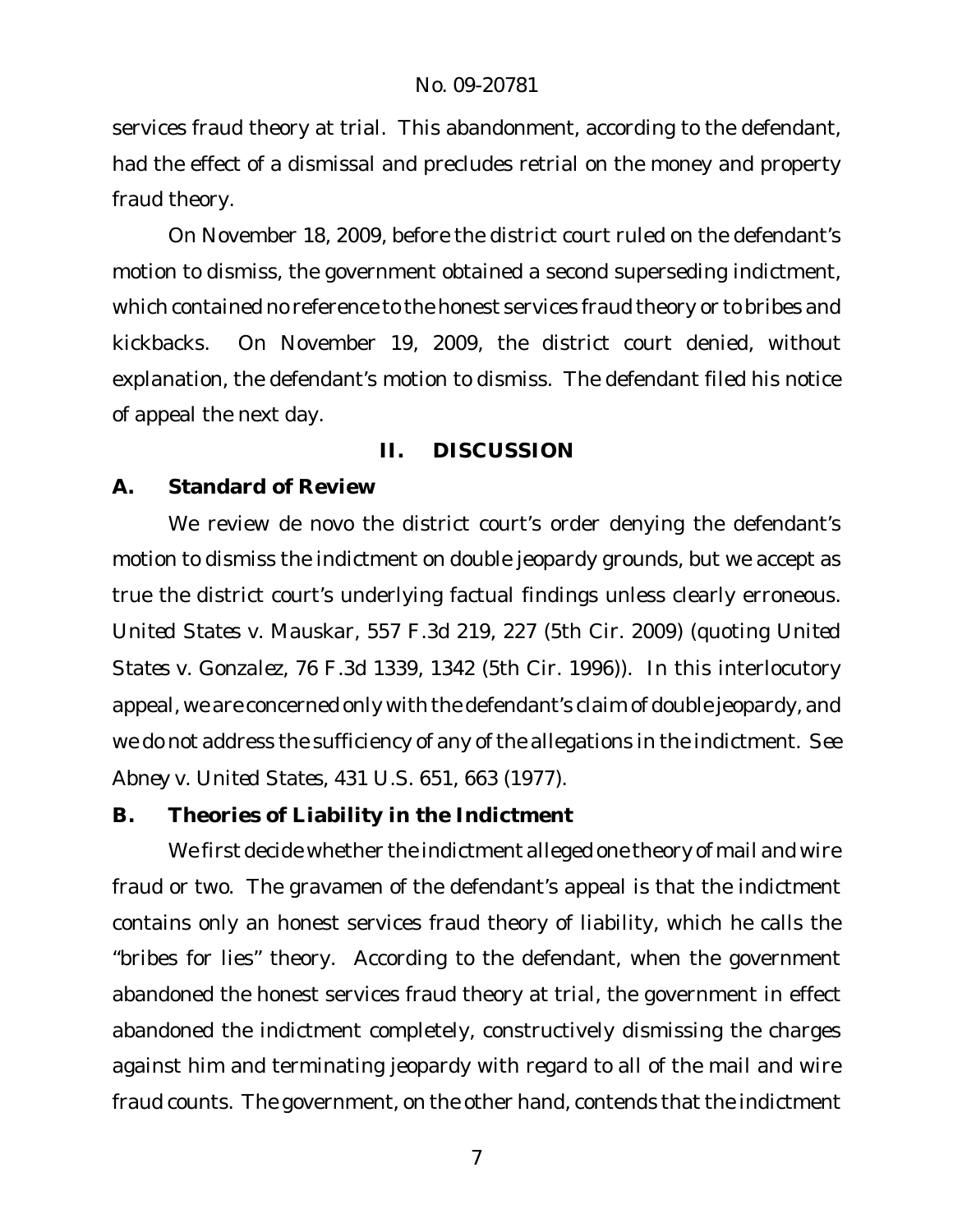also alleged a scheme to obtain money and property, independent of the honest services fraud theory, and that it did not abandon the entire indictment when it abandoned the honest services fraud theory.

"The [Supreme] Court has long recognized that an indictment may charge . . . the commission of any one offense in several ways." *United States v. Miller*, 471 U.S. 130, 136 (1985). Indeed, "[i]t is well-established in this Circuit that a disjunctive statute may be pleaded conjunctively and proved disjunctively." *United States v. Haymes*, 610 F.2d 309, 310 (5th Cir. 1980).

The mail and wire fraud statutes are drafted in the disjunctive. They provide that "[w]hoever, having devised or intending to devise any scheme or artifice to defraud, *or* for obtaining money or property by means of false or fraudulent pretenses, representations or promises," uses the mail or wires is guilty of mail or wire fraud. 18 U.S.C. §§ 1341, 1343 (emphasis added). Section 1346 further defines the scope of punishable offenses, providing that a "'scheme or artifice to defraud' includes a scheme or artifice to deprive another of the intangible right of honest services." 18 U.S.C. § 1346. Though the statutes criminalize the use of the mails and wires for "a variety of schemes," *United States v. McMillan*, 600 F.3d 434, 447 (5th Cir. 2010), they provide at least two means of committing mail or wire fraud: (1) a scheme or artifice to deprive another of his intangible right to honest services; and (2) a scheme or artifice to obtain money or property, *see United States v. Ratcliff*, 488 F.3d 639, 644 (5th Cir. 2007) (noting at least three different schemes punishable by the mail and wire fraud statutes).

The indictment at issue in this case tracks the language of the statute exactly except that the honest services fraud and the money and property fraud are charged in the conjunctive. In Paragraph 15 of the conspiracy count, the indictment alleges that the defendant conspired with Rossow and Prestage "[t]o knowingly devise and intend to devise a scheme and artifice to defraud *and* to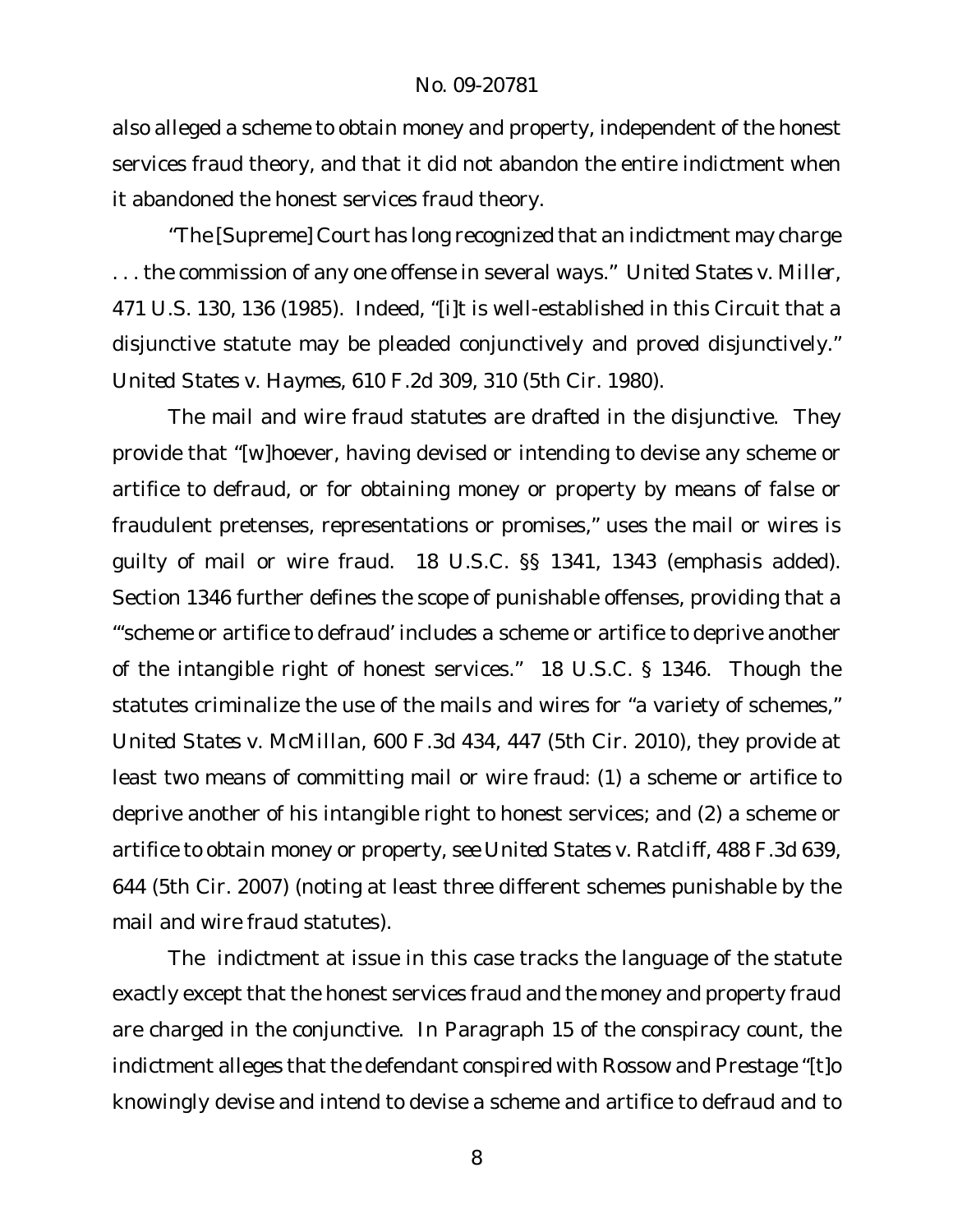obtain money by means of false and fraudulent pretenses" (emphasis added). Similarly, in each of the substantive mail and wire fraud counts, the indictment alleges that the defendant, along with Rossow and Prestage, "did knowingly devise and intend to devise a scheme and artifice to defraud The Hartford and its subsidiaries. . . of their right to the honest services of Prestage and Rossow, *and* to obtain money and property from The Hartford and its subsidiaries . . . by means of false and fraudulent pretenses . . . , including the concealment of material facts" (emphasis added). We do not agree with the defendant that the indictment alleges only one theory of liability. The indictment tracks the language of the mail and wire fraud statutes, which provide for at least two means of committing mail and wire fraud, and thus alleges at least two means of violating the statutes. *See United States v. Gordon*, 780 F.2d 1165, 1171 (5th Cir. 1986) ("[A]n indictment which tracks the statutory language is sufficient to charge mail fraud [or] wire fraud.") (internal citations omitted).

Our conclusion is bolstered by our recent decision in *United States v. Brown* (*Brown II*), 571 F.3d 492 (5th Cir. 2009). In that case, several former Merrill Lynch executives were indicted and convicted, along with two Enron executives, for wire fraud in connection with a scheme to artificially enhance Enron's 1999 earnings. *Id.* at 494. We vacated their original convictions, holding that the indictment did not allege a viable honest services fraud theory.<sup>8</sup> *See United States v. Brown* (*Brown I*), 459 F.3d 509, 517 (5th Cir. 2006). When the government sought to retry the defendants for wire fraud, they appealed, arguing that a retrial would violate the Double Jeopardy Clause. *Brown II*, 571 F.3d at 496. We held that retrial would not violate the Double Jeopardy Clause, because, even though the government was precluded from retrying the

<sup>&</sup>lt;sup>8</sup> "The panel reasoned that while honest services fraud generally involves bribery, kickbacks, or self-dealing, the defendants' conduct was disassociated from such actions." *Brown II*, 571 F.3d at 496.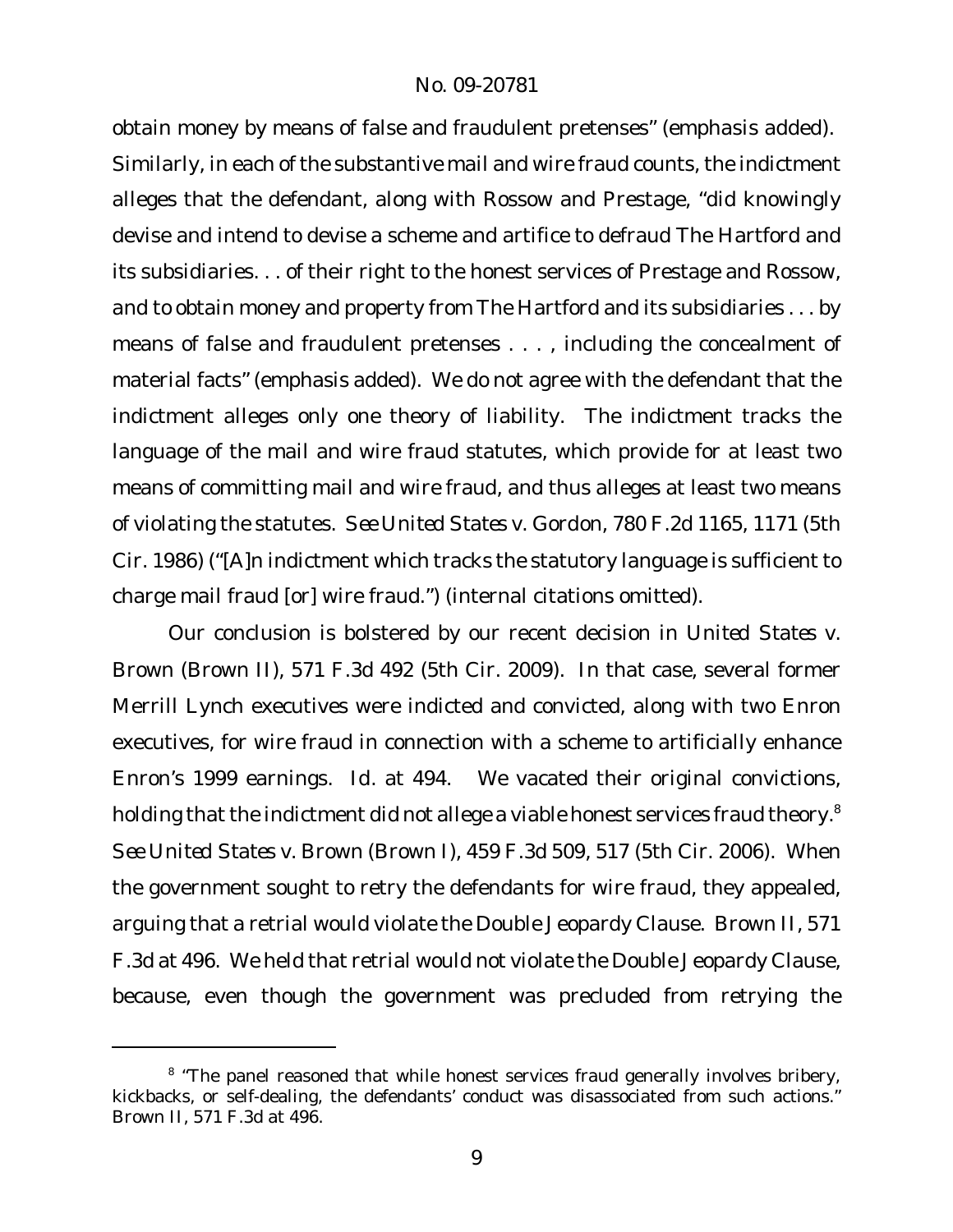defendants on the honest services theory, the money and property theory had survived. *Id.* at 498.

The language in the *Brown* indictment mirrors the language of the indictment in this case. The *Brown* indictment's conspiracy count alleged that "[the defendants] conspired to . . . knowingly and intentionally devise a scheme and artifice to defraud Enron and its shareholders, including to deprive them of the intangible right of honest services of its employees, *and* to obtain money and property by means of materially false and fraudulent pretenses . . . ." *Id.* at 495 n.6 (emphasis added). The substantive wire fraud counts similarly alleged that the defendants had "devised a scheme and artifice to defraud Enron and its shareholders, including to deprive them of the intangible right of honest services of its employees, *and* to obtain money and property by means of materially false and fraudulent pretenses . . . ." *Id.* (emphasis added). Based on this language, the defendants in *Brown* argued, as Hoeffner does here, that the "indictment charged as the object of the wire fraud only the deprivation of the intangible right of honest services." *Id.* at 496–97. We rejected that argument, holding that the defendants could be retried on the money and property fraud theory, which survived after the government redacted the indictment to remove the references to the honest services fraud theory. *Id.* at 498.

Despite the clear language of the indictment, Hoeffner argues that the indictment, taken in its entirety, alleges only honest services fraud. In support of his assertion, the defendant points to Paragraphs 17 through 19 in the manner and means section of the conspiracy count, which are repeated verbatim in the substantive fraud counts. Paragraph 17 alleges that the defendant made payments to Rossow and Hoeffner "through bribes and kickbacks" for recommending settlement amounts to The Hartford. Paragraph 18 alleges that the defendant, Rossow, and Prestage falsely represented that the settlement amounts were in The Hartford's best interests, "well knowing that the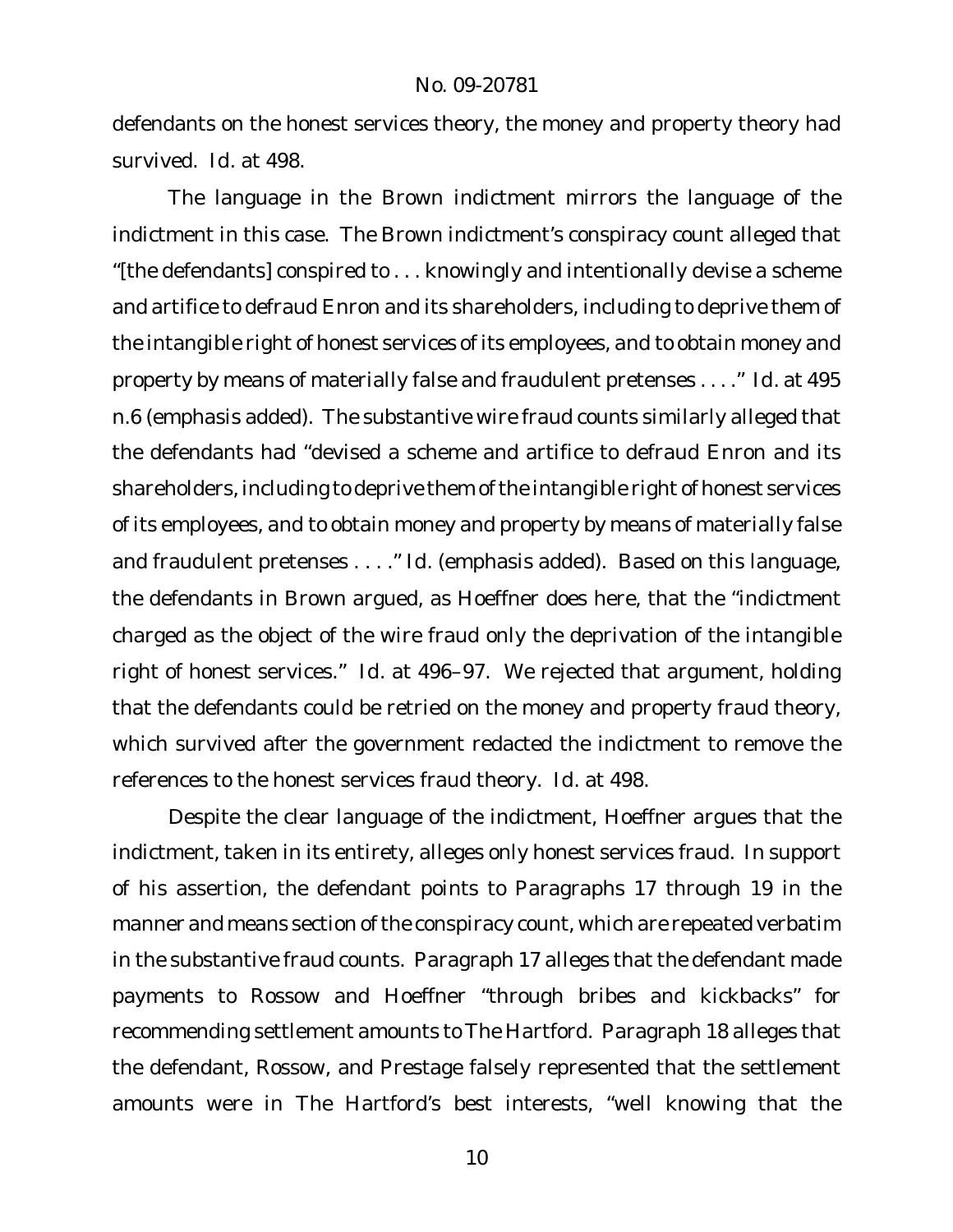defendants intended that some of that money would instead be funneled by and through Hoeffner to Rossow and Prestage." Finally, Paragraph 19 states that more than \$3 million of the funds that the defendant received were "used to pay bribes and kickbacks to Rossow and Prestage." These paragraphs taken together, the defendant argues, signal that the indictment alleges a single scheme involving bribes and kickbacks, and therefore a single theory of liability based on honest services fraud.

We are unpersuaded by the defendant's argument. The defendant fixates on the "bribes and kickbacks"language in the manner and means sections of the indictment, but disregards the allegation, contained in every count, that he engaged in a scheme to obtain money and property from The Hartford through false and fraudulent pretenses when he, Rossow, and Prestage concealed the payments from The Hartford. The core of the defendant's argument is that the indictment did not allege a money and property fraud theory because the only scheme to defraud was premised on bribes and kickbacks. That argument is not a double jeopardy claim, and it is not properly before us on interlocutory review because it goes to the sufficiency of the money and property fraud theory and not to its existence in the indictment.<sup>9</sup> *See Brown II*, 571 F.3d at 498; *Abney*, 431 U.S. at 663.

Nor are we persuaded by the defendant's argument that the indictment, to the extent it alleges two theories of liability, alleges two theories of honest services fraud—one based on bribery and the other for undisclosed self-dealing. At oral argument, the defendant's counsel urged us to consider the history of honest services fraud in this circuit in order to convince us that the reference to

<sup>&</sup>lt;sup>9</sup> The defendant also asserts that the indictment does not state an offense for money and property fraud absent the honest services fraud allegation and the bribes and kickbacks language. He contends that a scheme involving mere "payments" that were not disclosed, as opposed to bribes and kickbacks that were not disclosed, would render the indictment unconstitutionally vague. This argument also goes to the sufficiency of the complaint, which we are not permitted to review at this point.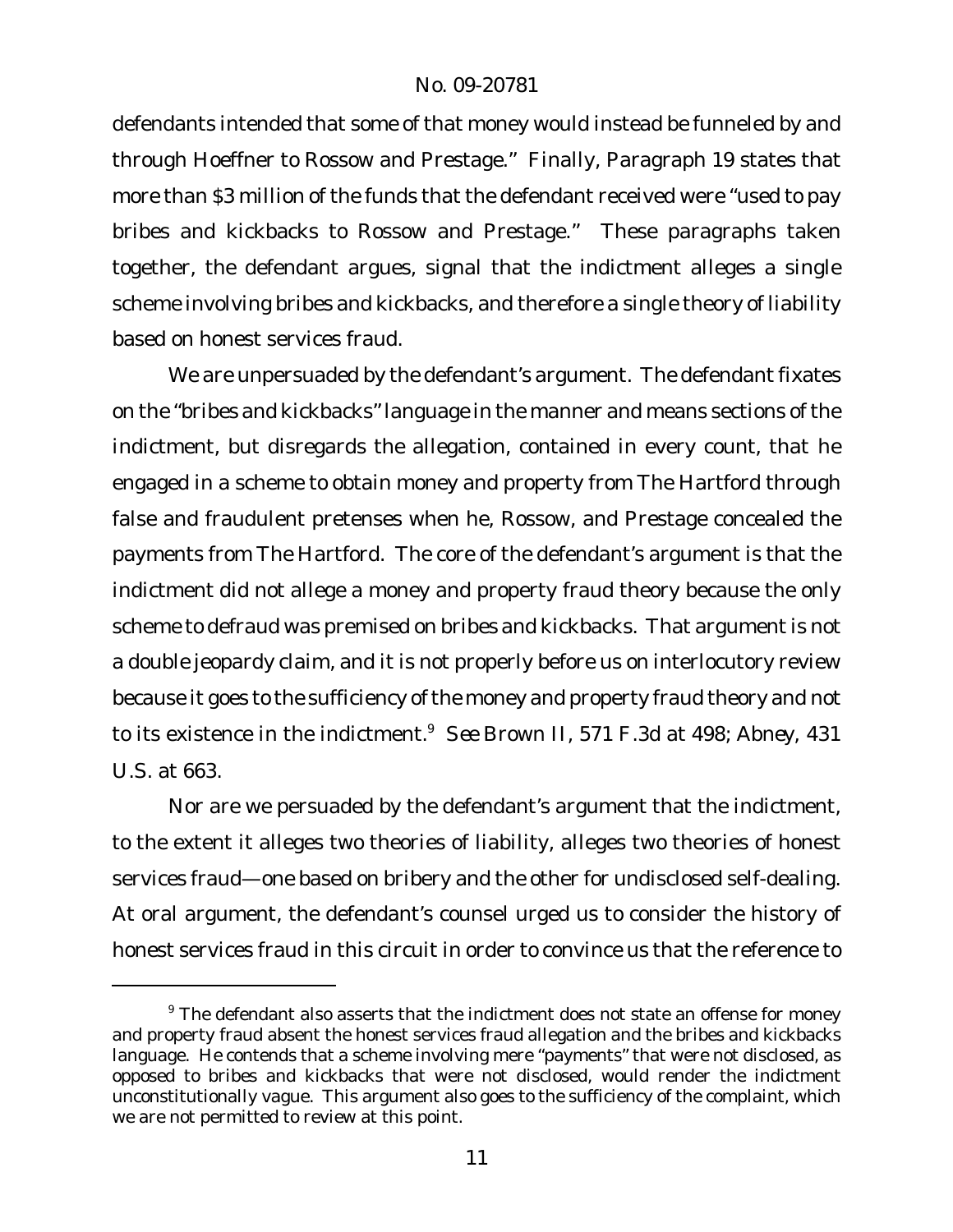"concealment" in the indictment refers to undisclosed self-dealing, a now-defunct species of honest services fraud, and not concealment for the purpose of obtaining money and property.

To understand the defendant's argument, we must consider the state of the law before *Skilling v. United States*, — U.S. —, 130 S. Ct. 2896 (2010)*.* In *Skilling*, an Enron executive was indicted for honest services fraud for his undisclosed self-dealing related to Enron's spiral into bankruptcy. *Id.* at 2908. The government argued that the honest services fraud statute permitted prosecution for two species of fraud related to intangible rights: bribery and undisclosed self-dealing. *Id.* at 2931–32. The Court rejected that argument, holding that honest services fraud is actionable only for schemes involving bribes and kickbacks. *Id.* at 2933.

The defendant argues that the references to concealment in the indictment must have been based on the government's pre-*Skilling* attempts to indict defendants for honest services fraud based on undisclosed self-dealing. As evidence, the defendant notes that § 1346, which defines scheme to defraud as including deprivation of the right to honest services, is cited only in the substantive fraud counts, which is also where the word "concealment" appears in the indictment. The defendant believes that this juxtaposition is not coincidental, and that the "concealment" alleged in the indictment must be that Rossow and Prestage concealed their self-dealing from their employer.

This argument is not persuasive. Counts 3 through 9 of the indictment, the substantive fraud counts, allege that the defendant engaged in a scheme and artifice "to obtain money and property from The Hartford . . . by means of false and fraudulent pretenses . . . , including the concealment of material facts." The indictment uses the term "concealment" to explain that one of the "false and fraudulent pretenses" employed by the defendant to obtain money and property was the concealment of material facts. The reference to § 1346 does not appear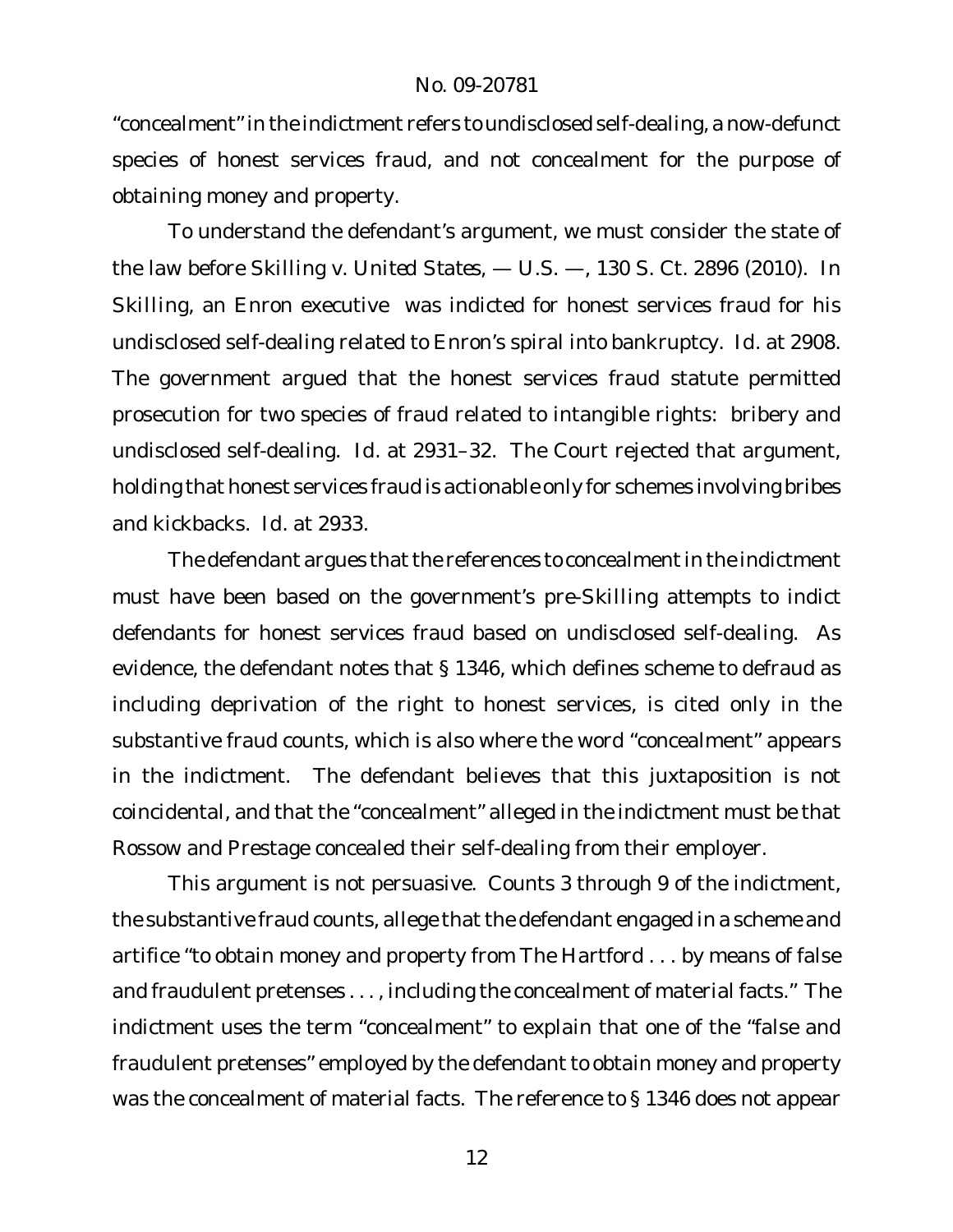until the last sentence of each count, whereby the indictment alleges that the acts described in the count were "[i]n violation of Title 18, United States Code, Sections [1341 and 1343], 1346, and 2." As the government concedes, the indictment does contain an honest services fraud allegation in addition to the money and property fraud allegation. We do not connect the word "concealment" with honest services fraud based on undisclosed self dealing because it is clear from the indictment that concealment appears in connection with the money and property fraud allegation. To the extent that the indictment may have alleged honest services fraud with regard to undisclosed self-dealing, we find that the allegation was separate and apart from the money and property fraud allegation.<sup>10</sup>

**C . Government Abandonment of a Theory**

Having decided that the indictment does, in fact, allege two theories of liability, we next must determine the consequence of the government's abandonment of one of those theories. The Double Jeopardy Clause provides: "[N]or shall any person be subject for the same offense to be twice put in jeopardy of life or limb." U.S. Const. amend V. "As traditionally understood, the Double Jeopardy Clause precludes multiple prosecutions and multiple punishments for the same offense." *Brown II*, 571F.3d at 497 (internal quotation omitted); *see also Brown v. Ohio*, 432 U.S. 161, 165 (1977). The Double Jeopardy Clause is not implicated, however, "when[] the State seeks a second trial after its first attempt to obtain a conviction results in a mistrial because the jury has failed to reach a verdict. . . . [T]he second trial does not put the defendant in jeopardy 'twice.'" *Yeager v. United States*, — U.S. —, 129 S. Ct. 2360, 2366 (2009). "Instead, a jury's inability to reach a decision is the kind of

<sup>&</sup>lt;sup>10</sup> We note that the indictment in Skilling alleged, along with the invalid honest services fraud theory, a money and property fraud theory. *See Skilling*, 130 S. Ct. at 2934 ("[T]he indictment alleged three objects of the conspiracy—honest-services wire fraud, money-or-property wire fraud, and securities fraud.").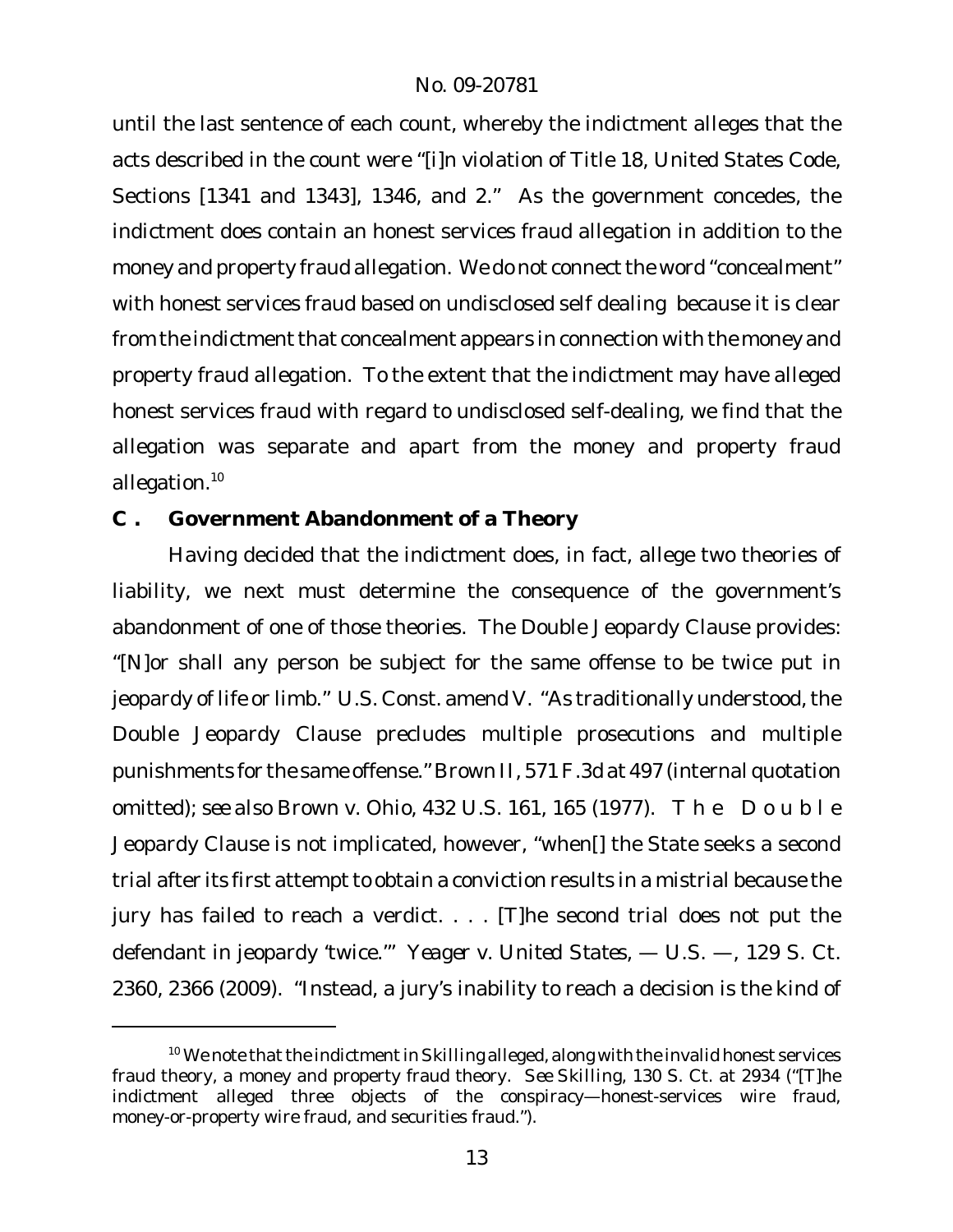'manifest necessity' that permits the declaration of a mistrial and the continuation of the initial jeopardy that commenced when the jury was first impaneled." *Id.*

The Double Jeopardy Clause operates to "preclude[] the Government from relitigating any issue that was necessarily decided by a jury's acquittal in a prior trial." *Id.* This is because "'[w]hen an issue of ultimate fact has once been determined by a valid and final judgment' of acquittal, it 'cannot be litigated' in a second trial for a separate offense." *Id.* at 2367 (quoting *Ashe v. Swenson*, 397 U.S. 436, 443 (1970)). We have held that when a prosecutor opts to voluntarily discontinue a trial after jeopardy has attached, the dismissal functions as an acquittal on the charge, and issues implicated by the dismissed counts are deemed to be resolved in the defendant's favor. *Humphries v. Wainwright*, 584 F.2d 702, 705–06 (5th Cir. 1978).

To determine which issues, if any, were necessarily decided in the defendant's favor during a previous trial, we must "'examine the record of [the] prior proceeding, taking into account the pleadings, evidence, charge, and other relevant matter.'" *Yeager*, 129 S. Ct. at 2367 (quoting *Ashe*, 397 U.S. at 444). "[T]he inquiry 'must be set in a practical frame and viewed with an eye to all the circumstances of the proceedings.'" *Id.* (quoting *Ashe*, 397 U.S. at 444). "[A] defendant invoking *Ashe* has 'the burden . . . to demonstrate that the issue whose relitigation he seeks to foreclose was actually decided in the first proceeding.'" *United States v. Whitfield*, 590 F.3d 325, 371 (5th Cir. 2009) (quoting *Dowling v. United States*, 493 U.S. 342, 350 (1990)).

Here, we do not have the benefit of a jury verdict on the honest services fraud theory. Both the government and the defendant agree that the government abandoned the honest services fraud allegation during trial. The parties also agree that this abandonment of the honest services fraud theory had the effect of acquitting the defendant with regard to that theory. *See*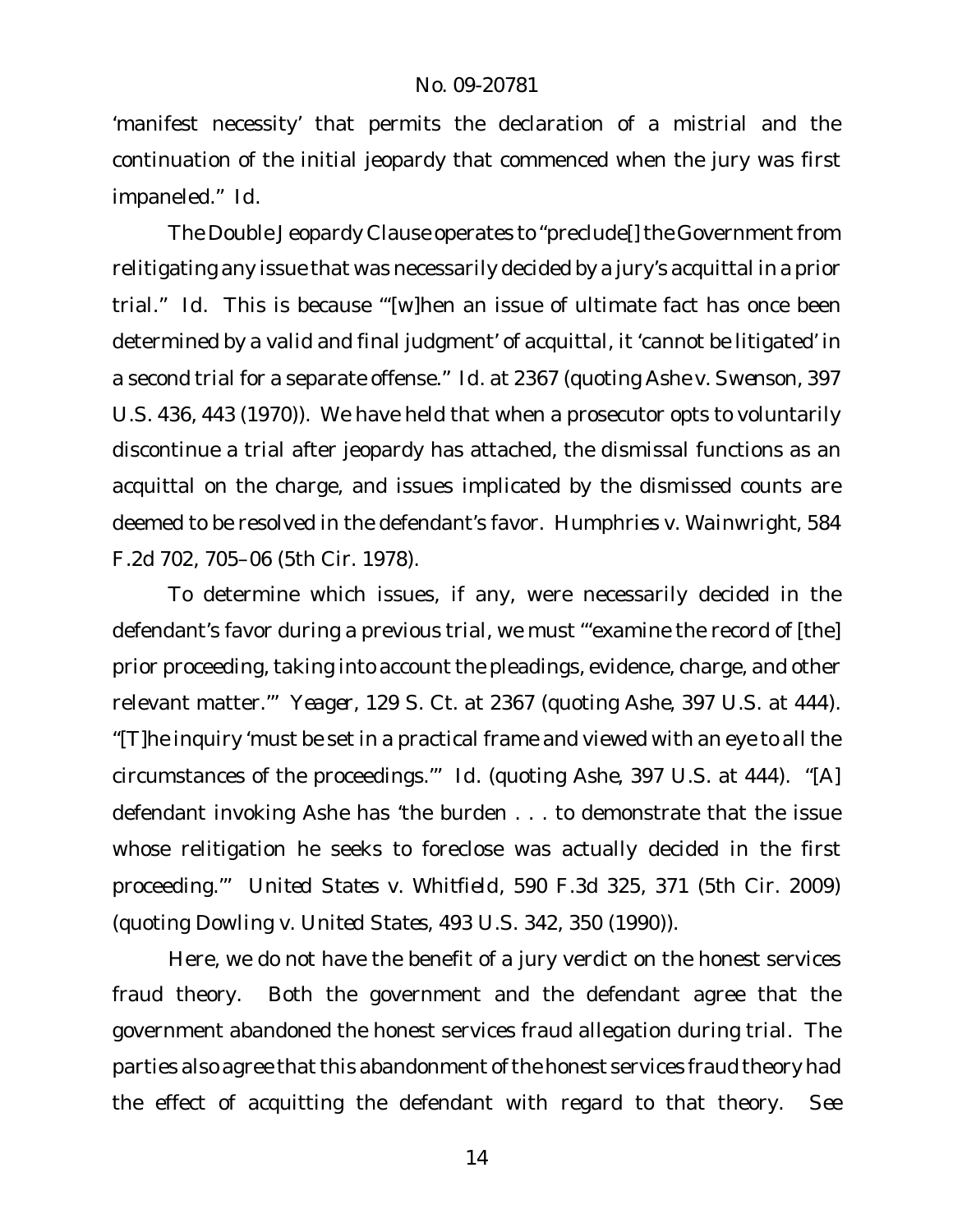*Humphries*, 584 F.2d at 705–06. We therefore assume, without deciding, that the abandonment functioned as an acquittal of the defendant with regard to the honest services fraud theory only.

Assuming that the government's abandonment of the honest services fraud theory functioned as an acquittal *on that theory only*, and assuming that, as a result, the acquittal necessarily decided certain issues in the defendant's favor, we must determine which issues, if any, were decided in the defendant's favor such that the government is now precluded from litigating them in a subsequent trial. The relevant inquiry is whether the issue "was a critical issue of ultimate fact" in the previous proceeding. *Yeager*, 129 S. Ct. at 2368; *see also Humphries*, 584 F.2d at 705–06. In *Humphries*, the prosecutor voluntarily dismissed a charge, after jeopardy had attached, that the defendant had been driving while intoxicated. 584 F.2d at 704. We held that the dismissal, which functioned as an acquittal, had decided in the defendant's favor one of two possible critical facts: either that he was not driving or that he was not intoxicated. *Id.* at 705–06. We accepted the district court's finding, which was based on an examination of the record and circumstances of the prior proceeding, that the dismissal had decided that the defendant was not intoxicated. *Id.* Thus, any further prosecution for vehicular manslaughter by intoxication was barred because the element of intoxication had already been decided by the previous dismissal. *Id.* at 706.

We look to the record of the proceedings in this case to determine whether any issues have been decided in the defendant's favor. The elements of honest services fraud include (1) a scheme to deprive another of the right to honest services; (2) use of the mails and/or wires to execute the scheme; and (3) materiality of the falsehoods employed in the scheme. *Ratcliff*, 488 F.3d at 643–44. We conclude that the only issue decided in the defendant's favor by the government's abandonment of the honest services fraud theory was based on the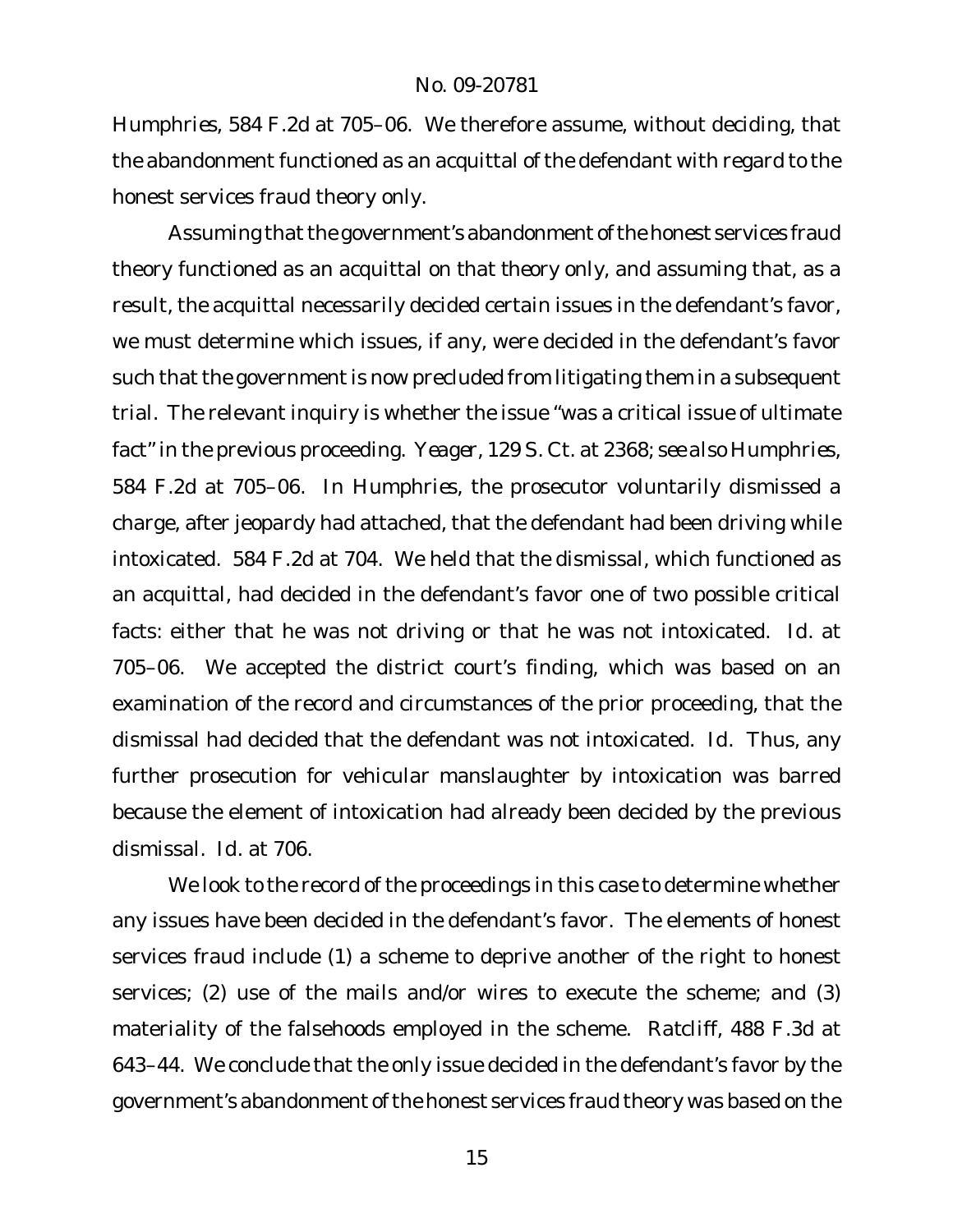first element—the defendant did not engage in a scheme to deprive The Hartford of its right to honest services. Based on the government's attempts to redact the words "bribes and kickbacks"from the indictment, its failure to present evidence that the payments were bribes, and its failure to argue that the payments were bribes, we find that the government's abandonment decided, at most, that the payments Hoeffner made to Rossow and Prestage cannot be characterized as bribes or kickbacks. Because the defendant did not contest the fact of the payments, we conclude that this fact was not decided in the defendant's favor.

Retrial on the money and property fraud theory is not precluded because the government need not prove that the defendant deprived The Hartford of its rights to the honest services of its employees or that the payments must be characterized as bribes or kickbacks. Indeed, in a mail or wire fraud case premised on a scheme to obtain money or property, "[t]he issue is whether the victims' property rights were affected by the misrepresentations." *McMillan*, 600 F.3d at 449.

The defendant argues that, even if the indictment alleged two theories of liability, both theories were predicated on the same scheme to defraud The Hartford—the payment of bribes and kickbacks to Rossow and Prestage—which the government abandoned. In support of this argument, he again points us to the manner and means sections of the indictment. In each count, after the indictment alleges both a scheme to deprive The Hartford of the honest services of its employees and a scheme to obtain money and property from The Hartford, the indictment goes on to state "It was part of the scheme and artifice to defraud that [Hoeffner paid bribes and kickbacks to Rossow and Prestage]." According to the defendant, the government abandoned the entire manner and means section when it abandoned the honest services fraud theory and admitted that the payments were not bribes or kickbacks, leaving no manner and means of committing money and property fraud.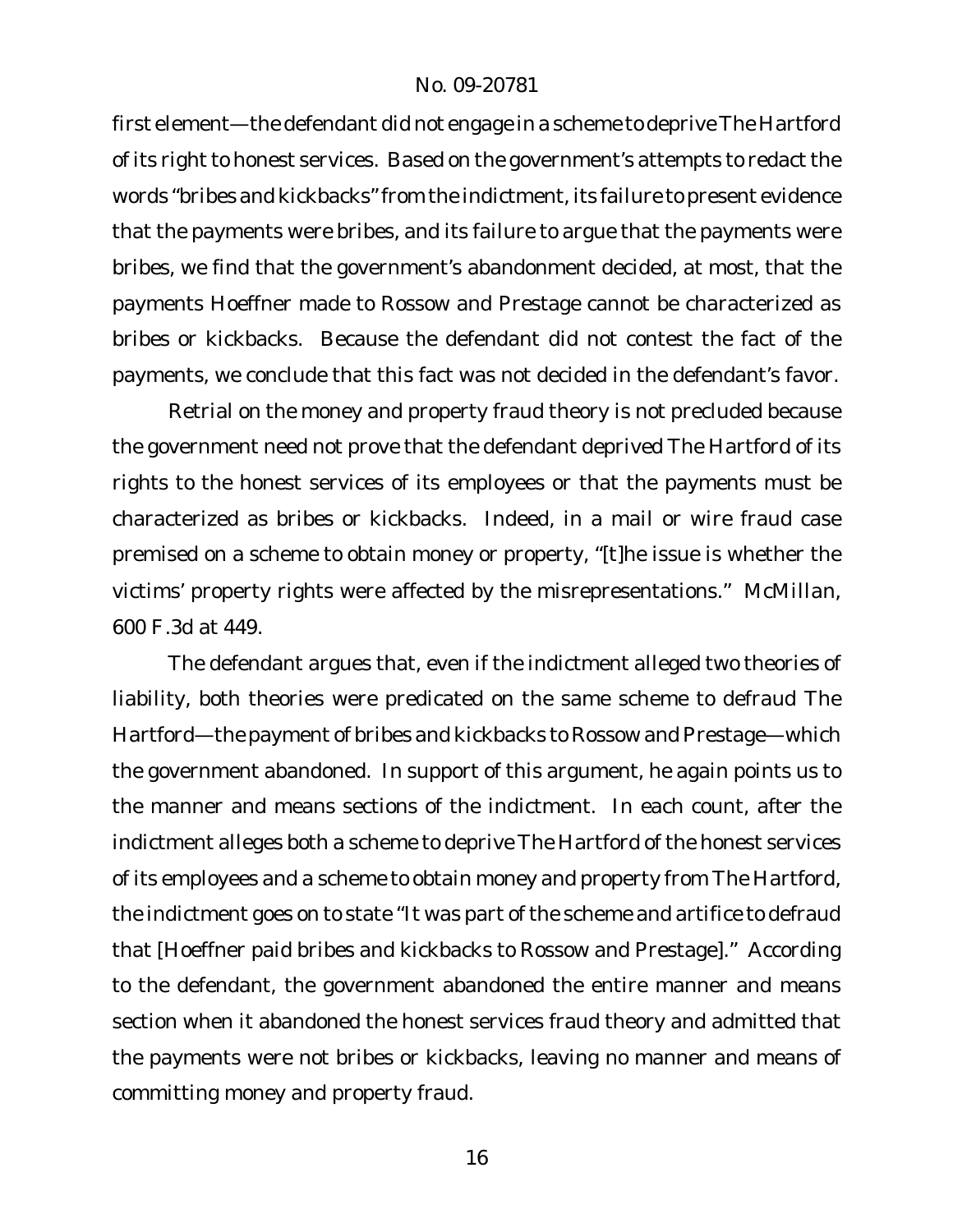Again, we believe the defendant's real complaint is that the indictment failed to allege a separate scheme to obtain money and property.<sup>11</sup> As we noted above, the indictment does in fact allege that the defendant engaged in a scheme to obtain money and property from The Hartford by means of false and fraudulent pretenses. Furthermore, it is not clear that the entire manner and means section refers to the honest services fraud theory and not the money and property fraud theory. For instance, Paragraph 18 contains no reference to bribes or kickbacks. But even if the entire manner and means section of the indictment related only to the honest services fraud theory, the defendant's complaint about the indictment's failure to allege a manner and means of committing money and property fraud goes to the sufficiency of the indictment, a matter which we cannot review on this interlocutory appeal. *See Brown II*, 571 F.3d at 498; *Abney*, 431 U.S. at 663.

In arguing that the government is precluded from retrying him on a money and property fraud theory, the defendant relies heavily on United States v. Gray, 705 F. Supp. 1224 (E.D. Ky. 1988), and *United States v. Slay*, 717 F. Supp. 689 (E.D. Mo. 1989). In *Gray*, the government indicted the defendants for mail fraud, alleging four distinct theories, including two intangible rights theories (similar to the honest services theory allowed by § 1346). 705 F. Supp. at 1226. After the defendants were convicted of mail fraud, the Supreme Court reversed

 $11$  Early in the trial the defendant brought an emergency motion to disclose the grand jury materials, arguing that the government had constructively amended the indictment. He was concerned that the government was presenting only evidence that Hoeffner, Rossow, and Prestage had concealed the payments and not presenting any evidence that the payments were bribes or kickbacks. The district court denied the motion, stating "I believe that the defense was appraised from the very first status conference as to what the government's theory of this case was. The defense disagreed with it, but they knew about it."

Even assuming the government's proof at trial varied from the indictment such that the indictment was constructively amended, retrial would not be precluded on double jeopardy grounds. *See United States v. Mize*, 820 F.2d 118, 119–20 (5th Cir. 1987) (reversal based on a constructive amendment of the indictment does not bar conviction based on retrial of an indictment containing proper allegations).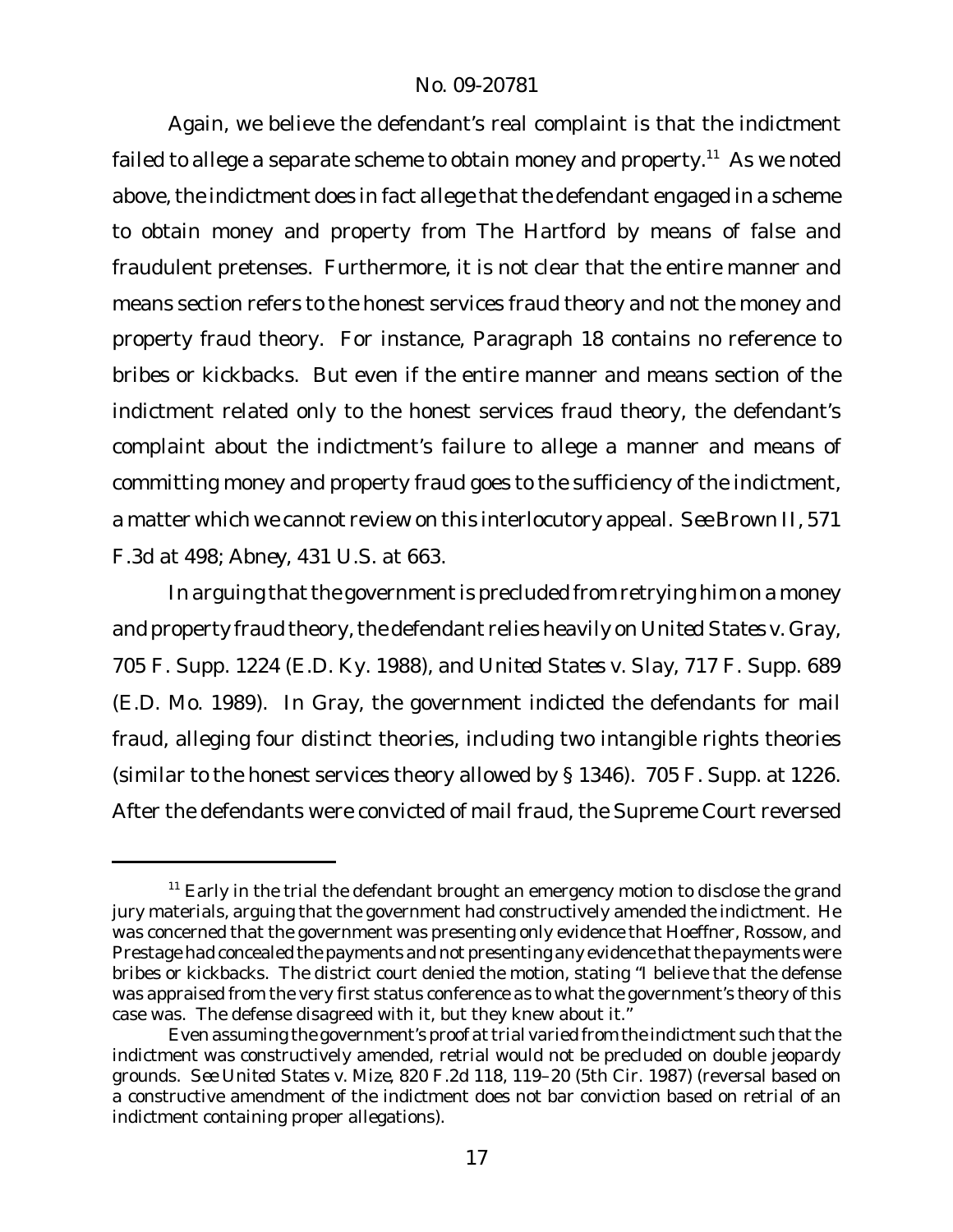their convictions, holding that the mail fraud statute in force did not support the intangible rights theory of prosecution. *See McNally v. United States*, 483 U.S. 350, 359–60 (1987).<sup>12</sup> On remand, the government sought to retry the defendants on the remaining theories of mail fraud, which included a money and property fraud theory. *Gray*, 705 F. Supp. at 1231. The court held that retrial was precluded because, although it was alleged in the indictment and technically instructed to the jury, the government had abandoned the money and property fraud theory at trial by failing to present any evidence or argument to support that theory. *Id.* at 1231–32.

Similarly, in *Slay*, the indictment alleged multiple theories of mail fraud, including honest services fraud and money and property fraud theories. 717 F. Supp. at 690. The jury convicted the defendant of mail fraud, but the Supreme Court released its decision in *McNally* before the defendant was sentenced. *Id.* at 691. The government sought to retry the defendant on the money and property fraud theory, but the district court dismissed the indictment on double jeopardy grounds. *Id.* at 696. The court found that, while the indictment alleged a money and property fraud theory and the jury was technically instructed on the theory, the government had abandoned the money and property theory during trial by failing to present any evidence or argument related to that theory. *Id.* at 695–96.

The defendant's reliance on these cases is misplaced. We agree with the defendant that the holdings of these cases demonstrate that once the government abandons a theory by failing to present any evidence related to the theory, the government cannot seek to retry a defendant on the abandoned theory. But this case is factually distinct from *Slay* and *Gray*. Whereas in those cases the government failed to present any evidence of money and property fraud

<sup>12</sup> In response to *McNally*, Congress quickly enacted 18 U.S.C. § 1346, which specifically allows prosecution under the mail fraud statute for a scheme to deprive honest services.